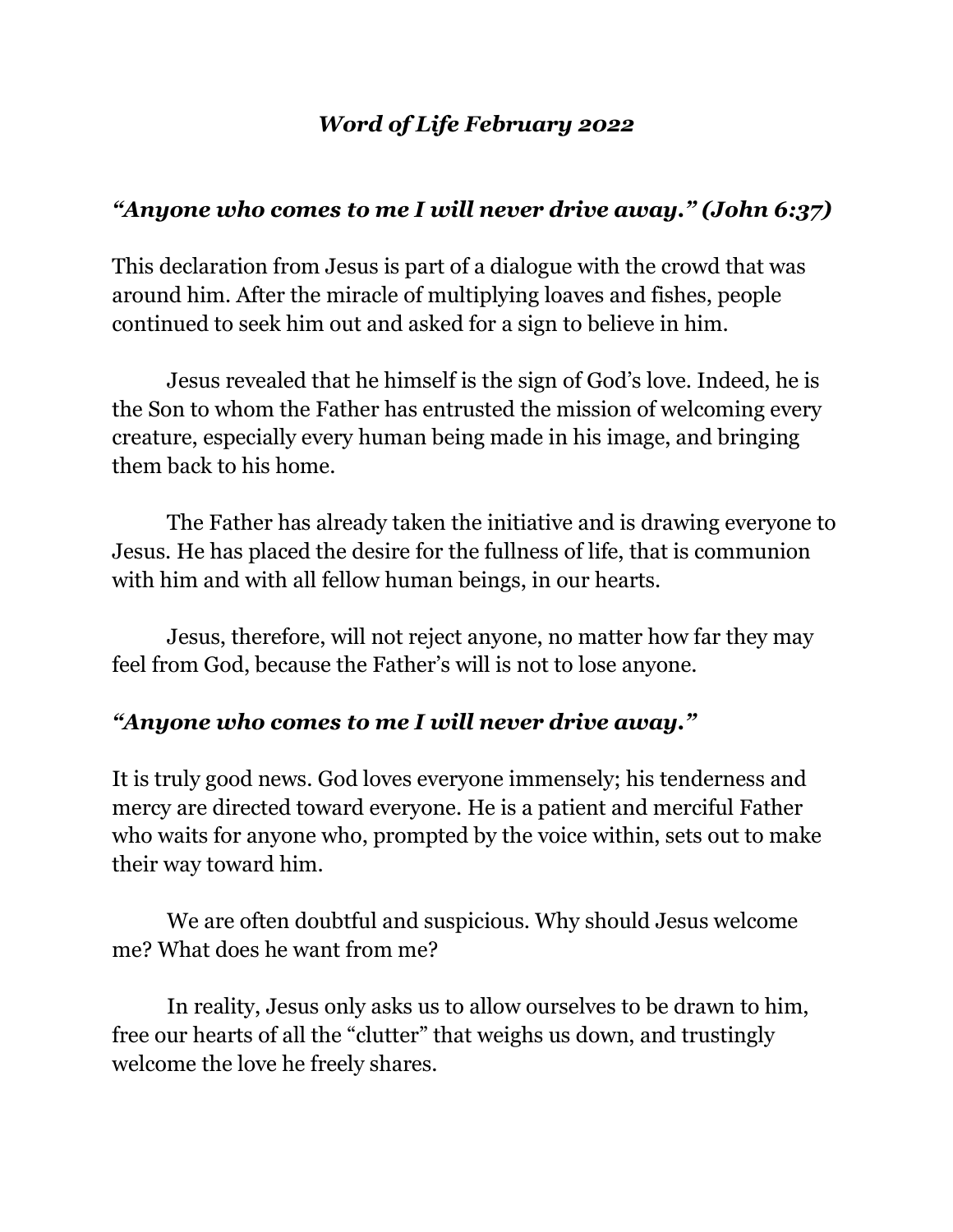But it is also an invitation that appeals to our sense of responsibility. In fact, if we experience such an abundance of tenderness on the part of Jesus, we in turn feel moved to welcome him in every neighbor — man or woman, young or old, healthy or sick, from our own culture or not...

And we will not reject anyone.

## *"Anyone who comes to me I will never drive away."*

In Quebec, Canada, a Christian community that lives the Word of Life, is committed to welcoming many families arriving in their country from all over the world: from France, Egypt, Syria, Lebanon and Congo.

All of them are welcomed and helped, and this includes support in integrating into a new environment. This means answering their many questions, filling in forms relating to refugee or resident status, coordinating with their children's schools and accompanying them to discover their neighborhoods. Enrollment in French courses and finding work are also important.

Guy and Micheline write: "A Syrian family that came to Canada to escape the war met another family that had just arrived. Members of the newly arrived family were very disoriented, so to come to their aid, a network of solidarity was created, and many friends provided items that were needed, such as beds, sofas, tables, chairs, kitchen items, clothing, books and games.

"In fact, it was the children who learned about the plight of this family from their parents, who spontaneously offered the latter.

"The family received more than they needed and, in turn, helped other poor families in their area. That month's Word of Life had come true: 'You shall love your neighbor as yourself!' (Mt 25:44)."

# *"Anyone who comes to me I will never drive away."*